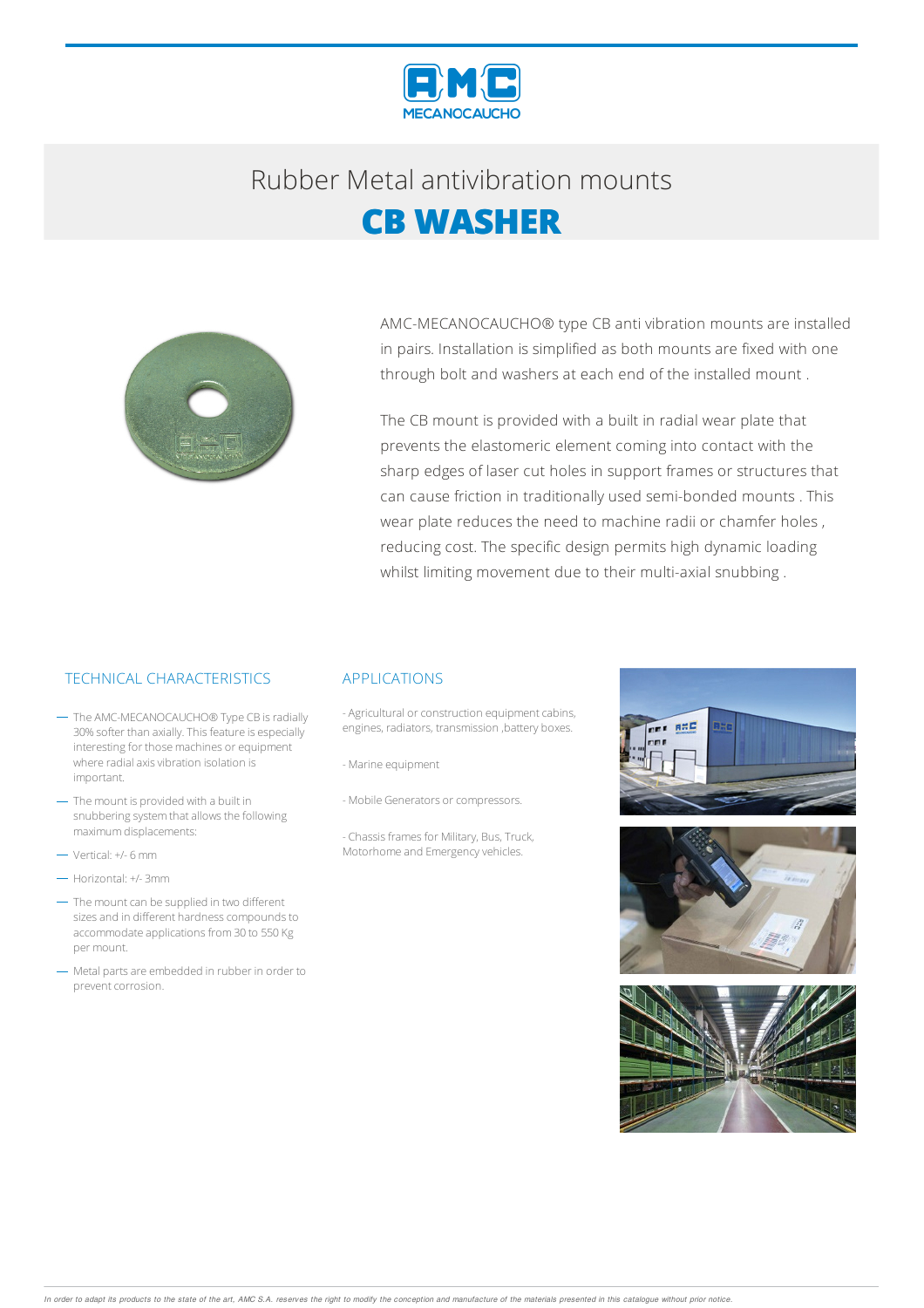

# Rubber Metal antivibration mounts

# **CB WASHER**

### DIMENSIONS

| <b>Type</b>   | $Q$ ext | $Qint_{(mm.)}$ | <b>THICKNESS</b><br>(mm.) | Code   |
|---------------|---------|----------------|---------------------------|--------|
| CB 60 WASHER  | 66      | 16,5           |                           | 606130 |
| CB 65 WASHER  | 67      | 18,5           |                           | 706004 |
| CB 80 WASHER  | 76      | 16,5           |                           | 608074 |
| CB 110 WASHER | 110     | 20,5           |                           | 610032 |

In order to adapt its products to the state of the art, AMC S.A. reserves the right to modify the conception and manufacture of the materials presented in this catalogue without prior notice.